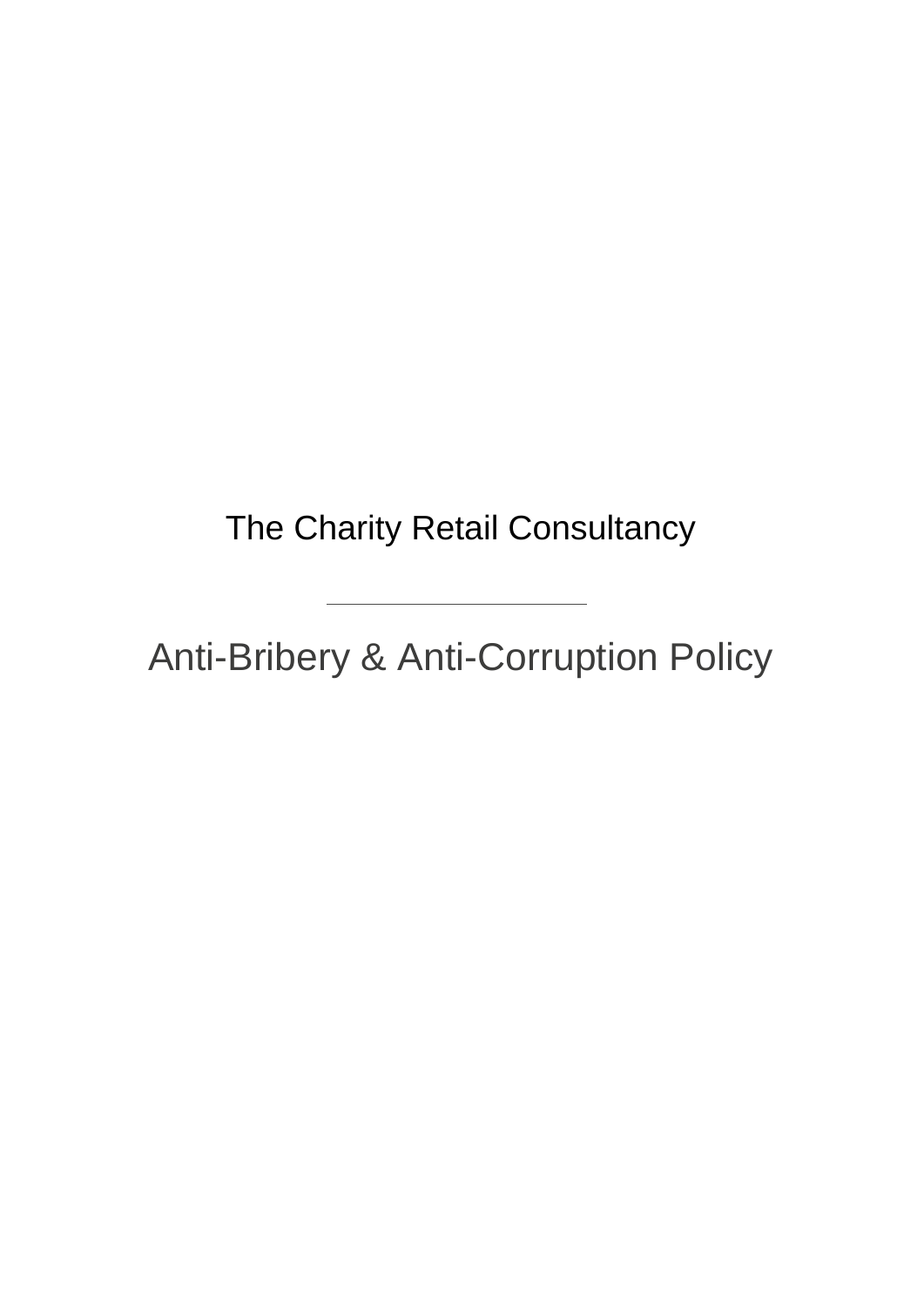# **Contents**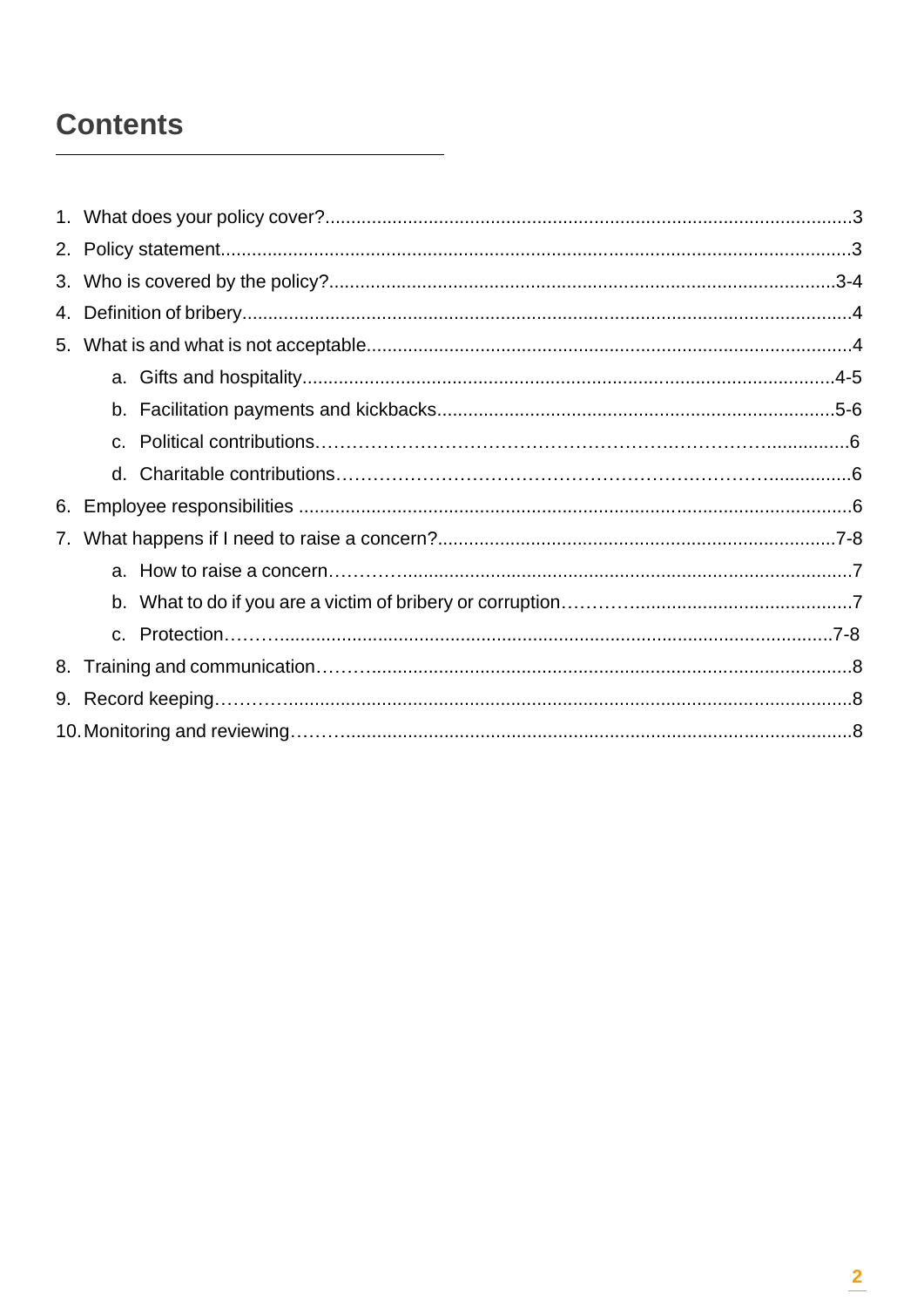### **1. What does your policy cover?**

**1.1** This anti-bribery policy exists to set out the responsibilities of The Charity Retail Consultancy and those who work for us in regards to observing and upholding our zerotolerance position on bribery and corruption.

**1.2** It also exists to act as a source of information and guidance for those working for The Charity Retail Consultancy. It helps them recognise and deal with bribery and corruption issues, as well as understand their responsibilities.

## **2. Policy Statement**

**2.1** The Charity Retail Consultancy is committed to conducting business in an ethical and honest manner, and is committed to implementing and enforcing systems that ensure bribery is prevented. The Charity Retail Consultancy has zero-tolerance for bribery and corrupt activities. We are committed to acting professionally, fairly, and with integrity in all business dealings and relationships, wherever in the country we operate.

**2.2** The Charity Retail Consultancy will constantly uphold all laws relating to anti-bribery and corruption in all the jurisdictions in which we operate. We are bound by the laws of the UK, including the Bribery Act 2010, in regards to our conduct both at home and abroad.

**2.3** The Charity Retail Consultancy recognises that bribery and corruption are punishable by up to ten years of imprisonment and a fine. If our company is discovered to have taken part in corrupt activities, we may be subjected to an unlimited fine, be excluded from tendering for public contracts, and face serious damage to our reputation. It is with this in mind that we commit to preventing bribery and corruption in our business, and take our legal responsibilities seriously.

# **3. Who is covered by the policy?**

**3.1** This anti-bribery policy applies to all employees (whether temporary, fixed-term, or permanent), consultants, contractors, trainees, seconded staff, home workers, casual workers, agency staff, volunteers, interns, agents, sponsors, or any other person or persons associated with us (including third parties), or any of our subsidiaries or their employees, no matter where they are located (within or outside of the UK). The policy also applies to Officers, Trustees, Board, and/or Committee members at any level.

**3.2** In the context of this policy, third-party refers to any individual or organisation our company meets and works with. It refers to actual and potential clients, customers, suppliers, distributors, business contacts, agents, advisers, and government and public bodies – this includes their advisors, representatives and officials, politicians, and public parties.

**3.3** Any arrangements our company makes with a third party is subject to clear contractual terms, including specific provisions that require the third party to comply with minimum standards and procedures relating to anti-bribery and corruption.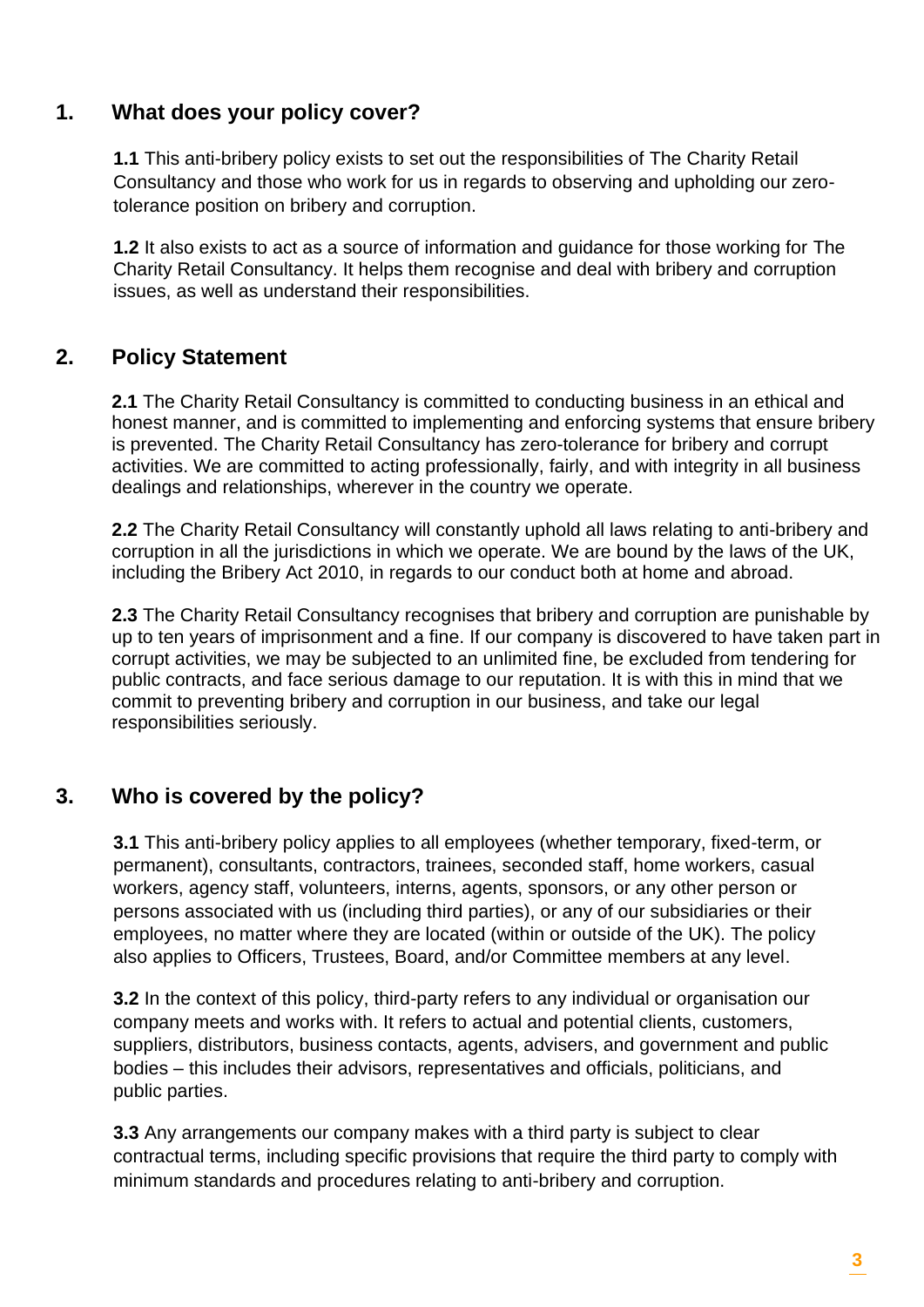# **4. Definition of bribery**

**4.1** Bribery refers to the act of offering, giving, promising, asking, agreeing, receiving, accepting, or soliciting something of value or of an advantage so to induce or influence an action or decision.

**4.2** A bribe refers to any inducement, reward, or object/item of value offered to another individual in order to gain commercial, contractual, regulatory, or personal advantage.

**4.3** Bribery is not limited to the act of offering a bribe. If an individual is on the receiving end of a bribe and they accept it, they are also breaking the law.

**4.4** Bribery is illegal. Employees must not engage in any form of bribery, whether it be directly, passively (as described above), or through a third party (such as an agent or distributor). They must not bribe a foreign public official anywhere in the world. They must not accept bribes in any degree and if they are uncertain about whether something is

a bribe or a gift or act of hospitality, they must seek further advice from the company's compliance manager.

# **5. What is and what is NOT acceptable**

**5.1** This section of the policy refers to 4 areas:

- Gifts and hospitality.
- Facilitation payments.
- Political contributions.
- Charitable contributions.

#### **5.2 Gifts and hospitality**

The Charity Retail Consultancy accepts normal and appropriate gestures of hospitality and goodwill (whether given to/received from third parties) so long as the giving or receiving of gifts meets the following requirements:

- **a.** It is not made with the intention of influencing the party to whom it is being given, to obtain or reward the retention of a business or a business advantage, or as an explicit or implicit exchange for favours or benefits.
- **b.** It is not made with the suggestion that a return favour is expected.
- **c.** It is in compliance with local law.
- **d.** It is given in the name of the company, not in an individual's name.
- **e.** It does not include cash or a cash equivalent (*e.g.* a voucher or gift certificate).
- **f.** It is appropriate for the circumstances (*e.g.* giving small gifts around Christmas or as a small thank you to a company for helping with a large project upon completion).
- **g.** It is of an appropriate type and value and given at an appropriate time, taking into account the reason for the gift.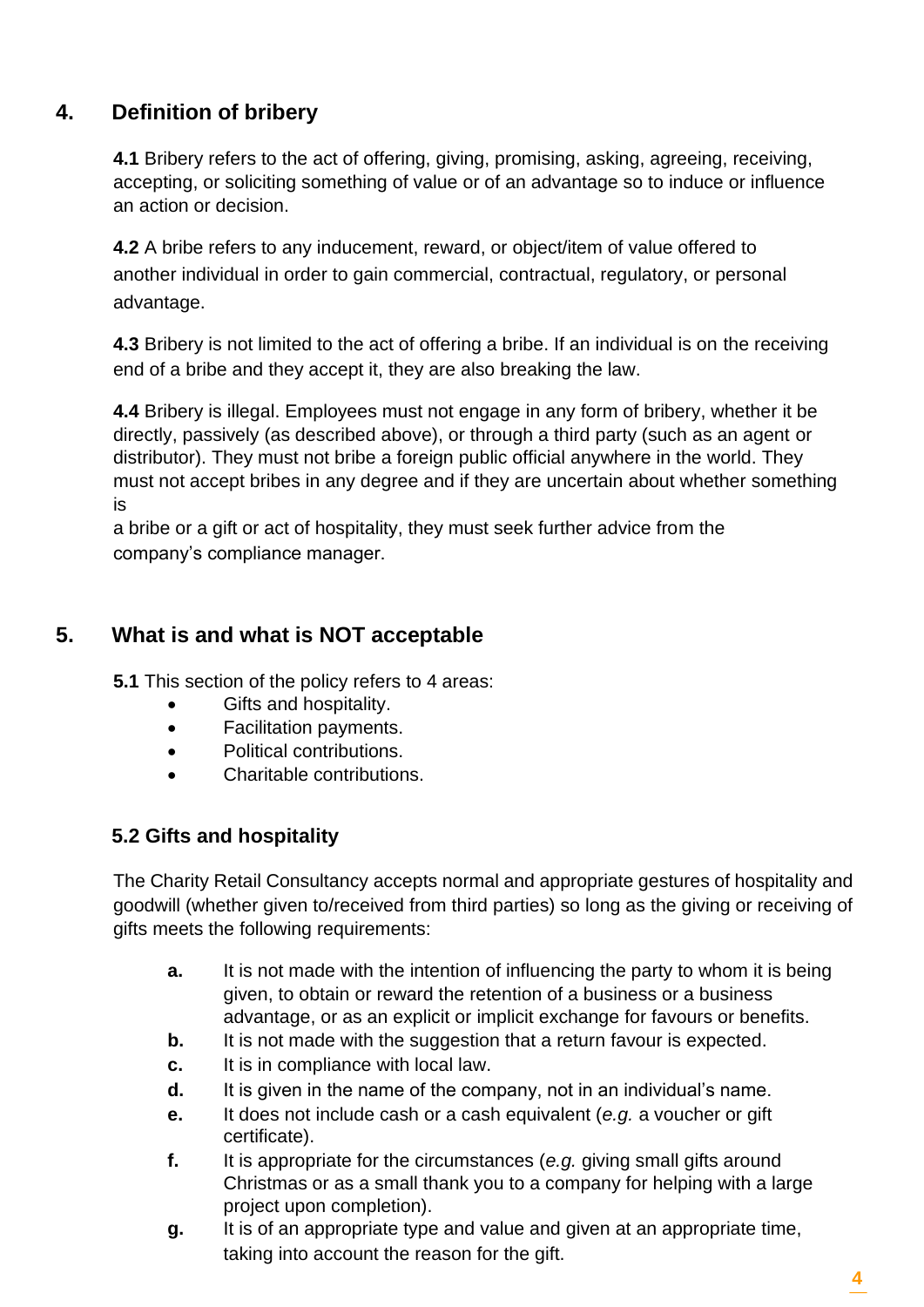- **h.** It is given/received openly, not secretly.
- **i.** It is not selectively given to a key, influential person, clearly with the intention of directly influencing them.
- **j.** It is not above a certain excessive value, as pre-determined by the company's compliance manager (usually in excess of £100).
- **k.** It is not offer to, or accepted from, a government official or representative or politician or political party, without the prior approval of the company's compliance manager.

**5.3** Where it is inappropriate to decline the offer of a gift (i.e. when meeting with an individual of a certain religion/culture who may take offence), the gift may be accepted so long as it is declared to the compliance manager, who will assess the circumstances.

**5.4** The Charity Retail Consultancy recognises that the practice of giving and receiving business gifts varies between countries, regions, cultures, and religions, so definitions of what is acceptable and not acceptable will inevitably differ for each.

**5.5** As good practice, gifts given and received should always be disclosed to the compliance manager. Gifts from suppliers should always be disclosed.

**5.6** The intention behind a gift being given/received should always be considered. If there is any uncertainty, the advice of the compliance manager should be sought.

## **5.7 Facilitation Payments and Kickbacks**

The Charity Retail Consultancy does not accept and will not make any form of facilitation payments of any nature. We recognise that facilitation payments are a form of bribery that involves expediting or facilitating the performance of a public official for a routine governmental action. We recognise that they tend to be made by low level officials with the intention of securing or speeding up the performance of a certain duty or action.

**5.8** The Charity Retail Consultancy does not allow kickbacks to be made or accepted. We recognise that kickbacks are typically made in exchange for a business favour or advantage.

**5.9** The Charity Retail Consultancy recognises that, despite our strict policy on facilitation payments and kickbacks, employees may face a situation where avoiding a facilitation payment or kickback may put their/their family's personal security at risk. Under these circumstances, the following steps must be taken:

- **a.** Keep any amount to the minimum.
- **b.** Ask for a receipt, detailing the amount and reason for the payment.
- **c.** Create a record concerning the payment.
- **d.** Report this incident to your line manager.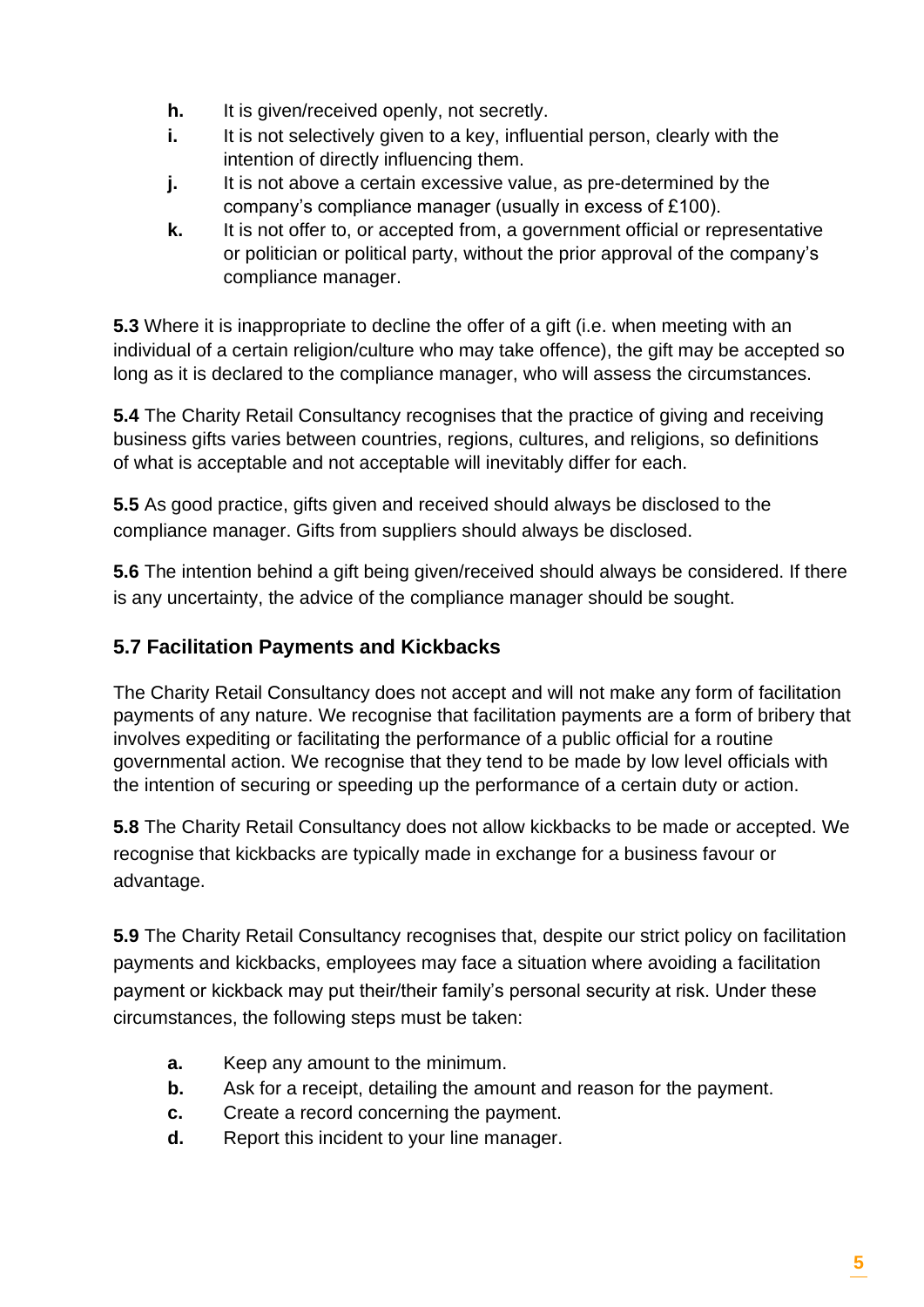#### **5.10 Political Contributions**

The Charity Retail Consultancy will not make donations, whether in cash, kind, or by any other means, to support any political parties or candidates. We recognise this may be perceived as an attempt to gain an improper business advantage.

#### **5.11 Charitable Contributions**

The Charity Retail Consultancy accepts (and indeed encourages) the act of donating to charities – whether through services, knowledge, time, or direct financial contributions (cash or otherwise) – and agrees to disclose all charitable contributions it makes.

**5.12** Employees must be careful to ensure that charitable contributions are not used to facilitate and conceal acts of bribery.

**5.13** We will ensure that all charitable donations made are legal and ethical under local laws and practices, and that donations are not offered/made without the approval of the compliance manager.

# **6. Employee Responsibilities**

**6.1** As an employee of The Charity Retail Consultancy, you must ensure that you read, understand, and comply with the information contained within this policy, and with any training or other anti-bribery and corruption information you are given.

**6.2** All employees and those under our control are equally responsible for the prevention, detection, and reporting of bribery and other forms of corruption. They are required to avoid any activities that could lead to, or imply, a breach of this anti-bribery policy.

**6.3** If you have reason to believe or suspect that an instance of bribery or corruption has occurred or will occur in the future that breaches this policy, you must notify the compliance manager.

**6.4** If any employee breaches this policy, they will face disciplinary action and could face dismissal for gross misconduct. The Charity Retail Consultancy has the right to terminate a contractual relationship with an employee if they breach this anti-bribery policy.

# **7. What happens if I need to raise a concern?**

**7.1** This section of the policy covers 3 areas:

- **a.** How to raise a concern.
- **b.** What to do if you are a victim of bribery or corruption.
- **c.** Protection.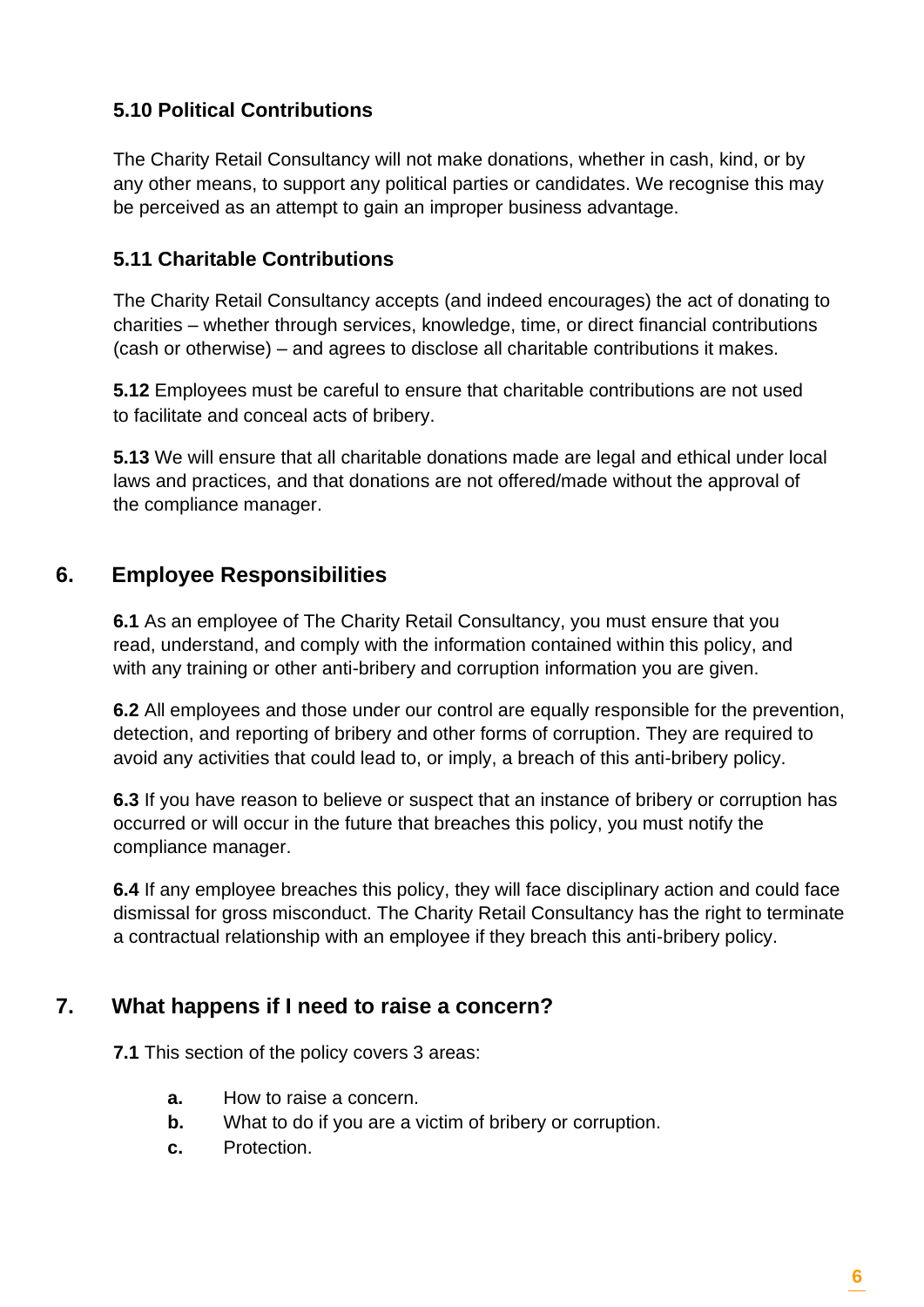#### **7.2 How to raise a concern**

If you suspect that there is an instance of bribery or corrupt activities occurring in relation to The Charity Retail Consultancy, you are encouraged to raise your concerns at as early a stage as possible. If you're uncertain about whether a certain action or behaviour can be considered bribery or corruption, you should speak to your line manager, the compliance manager, the director, or the Head of Governance and Legal.

**7.3** The Charity Retail Consultancy will familiarise all employees with its whistleblowing procedures so employees can vocalise their concerns swiftly and confidentially.

#### **7.4 What to do if you are a victim of bribery or corruption**

You must tell your compliance manager as soon as possible if you are offered a bribe by anyone, if you are asked to make one, if you suspect that you may be bribed or asked to make a bribe in the near future, or if you have reason to believe that you are a victim of another corrupt activity.

#### **7.5 Protection**

If you refuse to accept or offer a bribe or you report a concern relating to potential act(s) of bribery or corruption, The Charity Retail Consultancy understands that you may feel worried about potential repercussions. The Charity Retail Consultancy will support anyone who raises concerns in good faith under this policy, even if investigation finds that they were mistaken.

**7.6** The Charity Retail Consultancy will ensure that no one suffers any detrimental treatment as a result of refusing to accept or offer a bribe or other corrupt activities or because they reported a concern relating to potential act(s) of bribery or corruption.

**7.7** Detrimental treatment refers to dismissal, disciplinary action, treats, or unfavourable treatment in relation to the concern the individual raised.

**7.8** If you have reason to believe you've been subjected to unjust treatment as a result of a concern or refusal to accept a bribe, you should inform your line manager or the compliance manager immediately.

# **8. Training and communication**

**8.1** The Charity Retail Consultancy will provide training on this policy as part of the induction process for all new employees. Employees will also receive regular, relevant training on how to adhere to this policy, and will be asked annually to formally accept that they will comply with this policy. 8.2 The Charity Retail Consultancy 's anti-bribery and corruption policy and zero-tolerance attitude will be clearly communicated to all suppliers, contractors, business partners, and